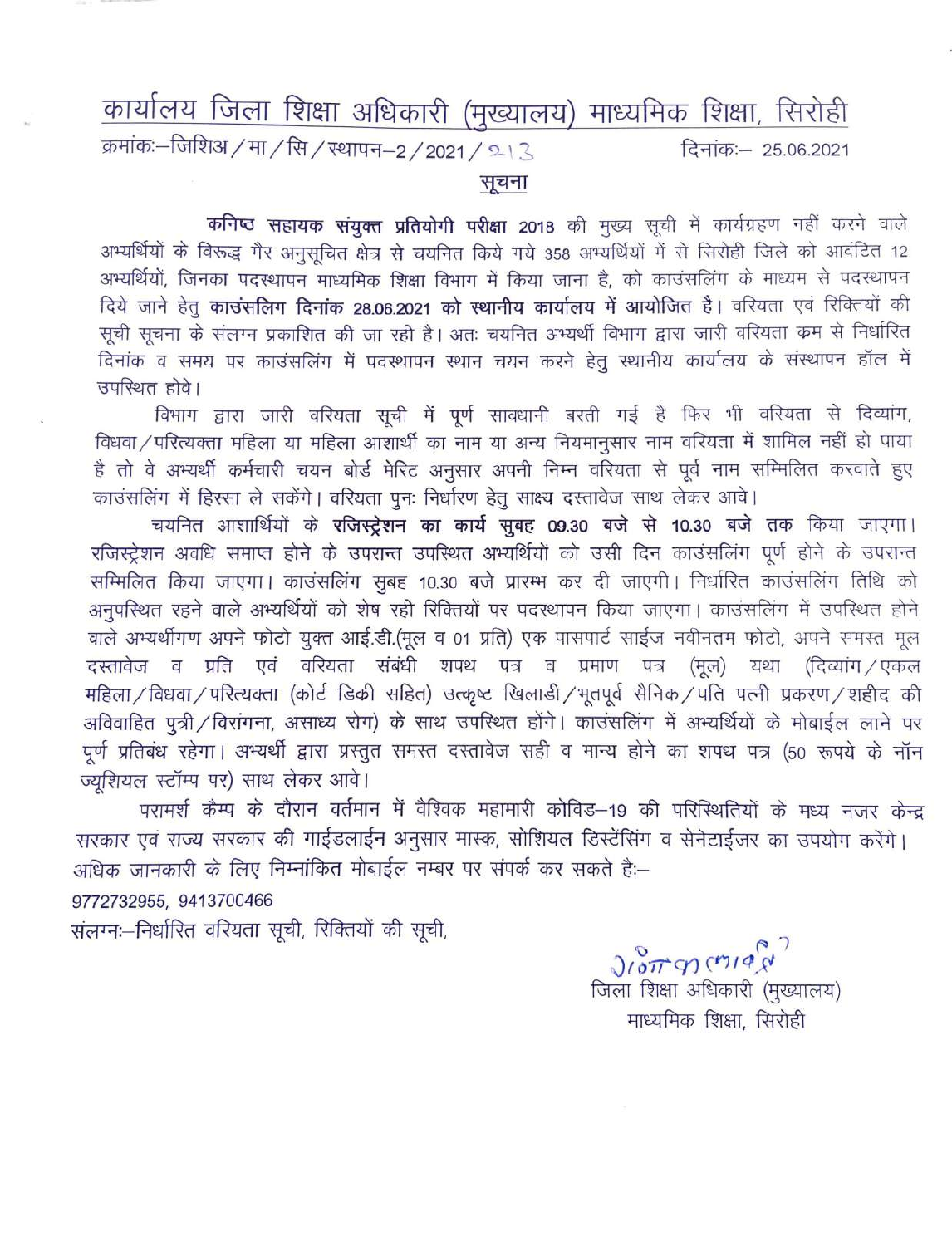## कार्यालय जिला शिक्षा अधिकारी (मुख्यालय) माध्यमिक शिक्षा, सिरोही

| काउंसलिग दिनांक 28.06.2021 हेतु कनिष्ठ सहायक रिक्त पदों की सूची नॉन टीएसपी क्षेत्र |                   |                 |               |                |                |  |  |  |  |
|------------------------------------------------------------------------------------|-------------------|-----------------|---------------|----------------|----------------|--|--|--|--|
| क्र.सं.                                                                            | नाम विद्यालय      | ब्लॉक           | जिला          | शहरी / ग्रामीण | रिक्त पद       |  |  |  |  |
| 1                                                                                  | राउमावि मनादर     | <b>SHEOGANJ</b> | <b>SIROHI</b> | Rural          | 1              |  |  |  |  |
| $\overline{2}$                                                                     | राउमावि निम्बज    | <b>REODAR</b>   | <b>SIROHI</b> | Rural          | 1              |  |  |  |  |
| $\overline{3}$                                                                     | राउमावि रायपूर    | <b>REODAR</b>   | <b>SIROHI</b> | Rural          | 1              |  |  |  |  |
| $\overline{4}$                                                                     | राउमावि सनपुर     | <b>SIROHI</b>   | <b>SIROHI</b> | Rural          | 1              |  |  |  |  |
| 5                                                                                  | राउमावि वरमाण     | <b>REODAR</b>   | <b>SIROHI</b> | Rural          | 1              |  |  |  |  |
| 6                                                                                  | रामावि काकेन्द्रा | <b>SIROHI</b>   | <b>SIROHI</b> | Rural          | 1              |  |  |  |  |
| $\overline{7}$                                                                     | राबाउमावि रेवदर   | <b>REODAR</b>   | <b>SIROHI</b> | Rural          | 1              |  |  |  |  |
| 8                                                                                  | राउमावि रोहिडा    | PINDWARA        | <b>SIROHI</b> | Rural          | 1              |  |  |  |  |
| 9                                                                                  | राउमावि रोवाडा    | <b>SHEOGANJ</b> | <b>SIROHI</b> | Rural          | 1              |  |  |  |  |
| 10                                                                                 | राउमावि सेलवाडा   | <b>REODAR</b>   | <b>SIROHI</b> | Rural          | 1              |  |  |  |  |
| 11                                                                                 | राउमावि जनापुर    | <b>PINDWARA</b> | <b>SIROHI</b> | Rural          | $\overline{1}$ |  |  |  |  |
| 12                                                                                 | रामावि मालीपुरा   | <b>SIROHI</b>   | <b>SIROHI</b> | Rural          | $\overline{1}$ |  |  |  |  |
| 13                                                                                 | राउमावि बांट      | <b>REODAR</b>   | <b>SIROHI</b> | Rural          | $\mathbf{1}$   |  |  |  |  |
| 14                                                                                 | राबाउमावि सिलदर   | <b>SIROHI</b>   | <b>SIROHI</b> | Rural          | 1              |  |  |  |  |
| 15                                                                                 | राउमावि कलदरी     | <b>SHEOGANJ</b> | <b>SIROHI</b> | Rural          |                |  |  |  |  |

्<br>जिला शिक्षा अधिकारी (मुख्यालय)<br>जिला शिक्षा अधिकारी (मुख्यालय) माध्यमिक शिक्षा, सिरोही